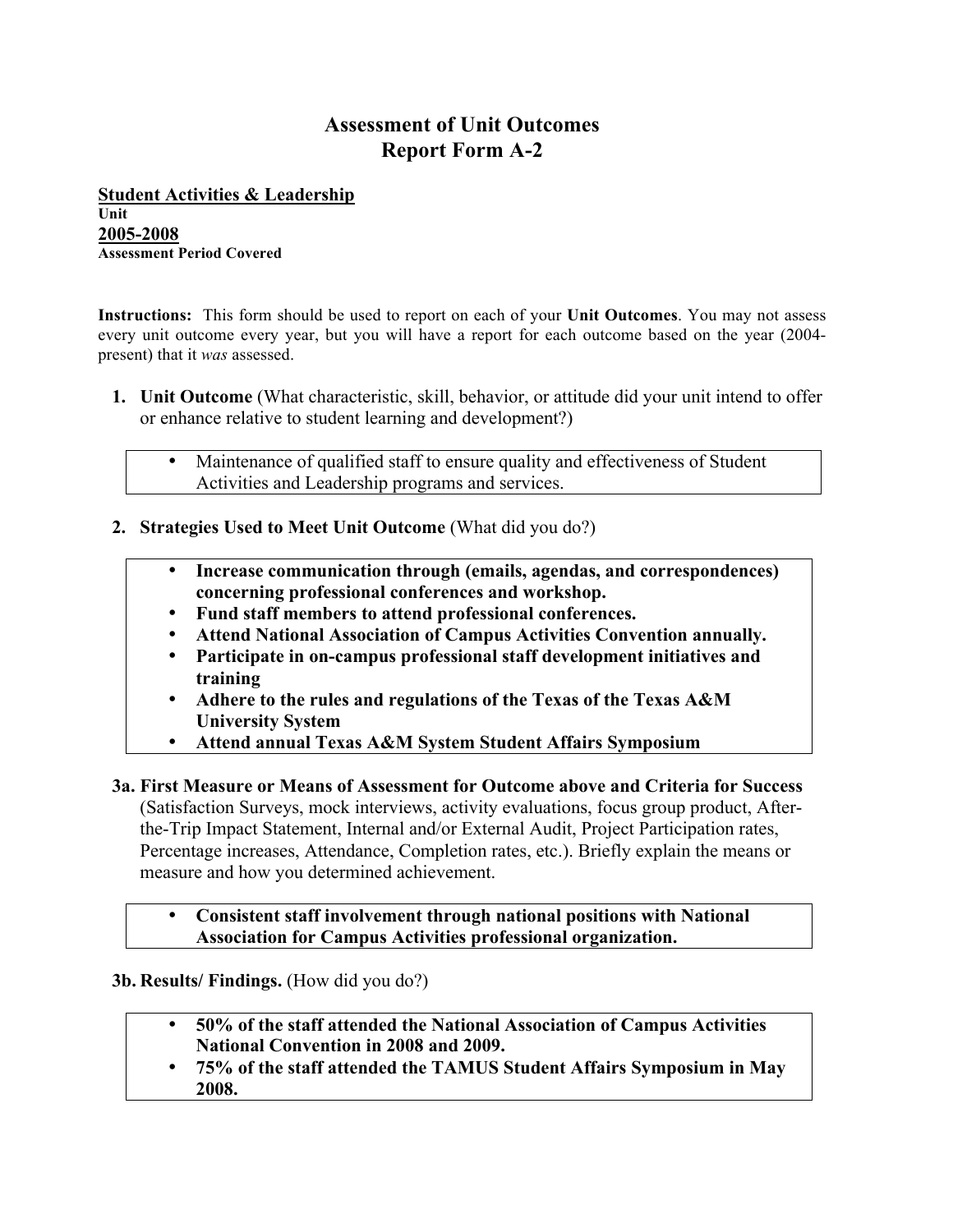**3c. Use of Results to Improve Unit Services** (How did you use the findings?)

• **Utilized information gained through conference and workshop participation to strengthen current and create new programs.**

**4a. Second Measure or Means of Assessment for Outcome above and Criteria for Success, if available.**

**Annual employee performance evaluations.**

#### **4b. Results/Findings**

**100% of staff rated 3.0 or greater on the 5.0 standardized Human Resources appraisal document.**

#### **4c. Use of Results**

**Results were used as success measures upon which to set new performance goals and staff development activities and initiatives.**

**5. Documentation** (Where is the evidence located? (e.g. Vice President's Office, Office of the Associate Provost, Director's Office, Assessment Coordinator's Office, etc.?)

**Redacted performance evaluations, memberships, travel records to professional meetings.**

\* May be repeated for additional means or measures, as appropriate.

This modified sample reflects the format offered by Nichols and Nichols in *A Road Map for Improvement of Student Learning and Support Services through Assessment*, 2005.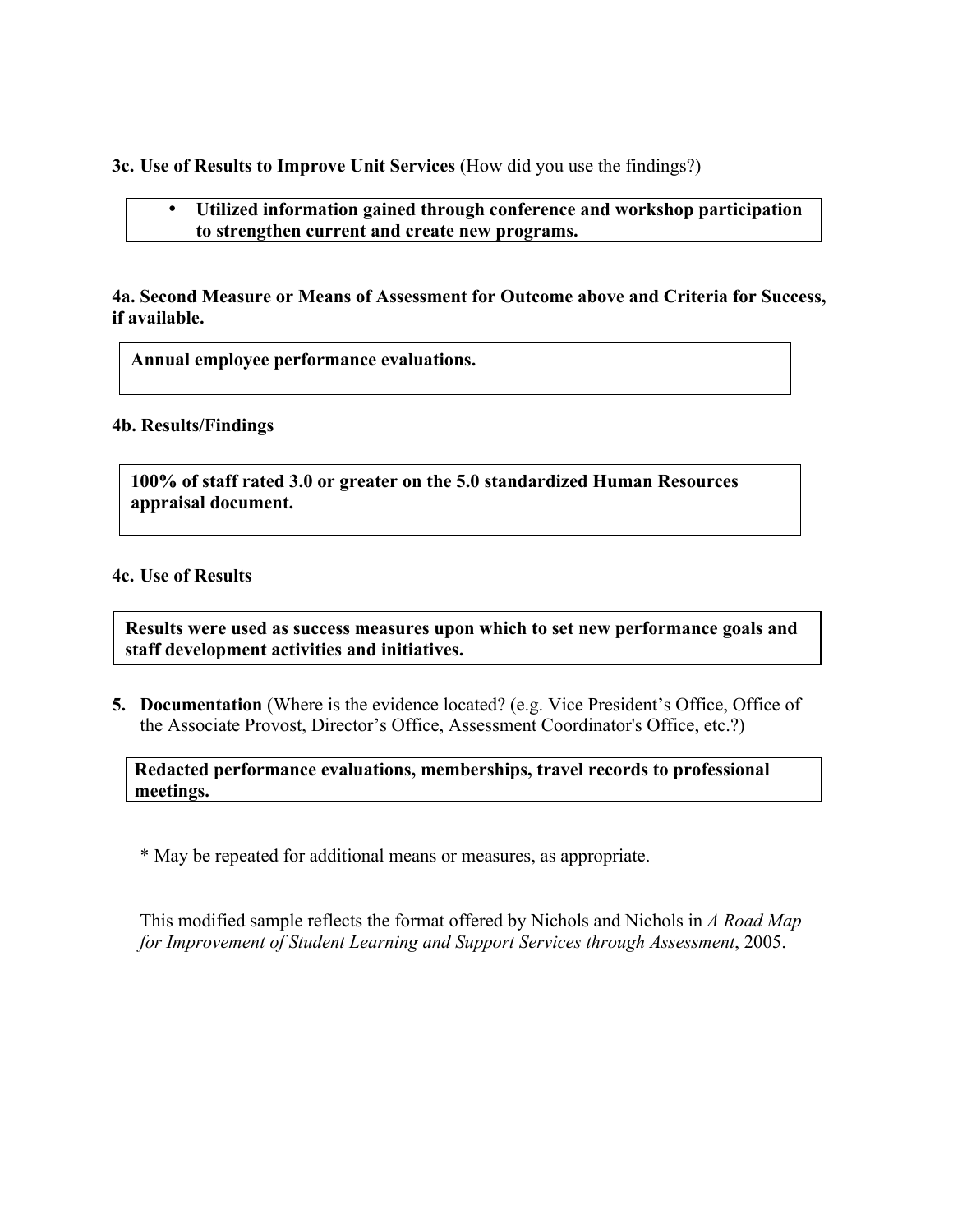## **Assessment of Unit Outcomes Report Form A-2**

**\_Student Activities and Leadership**\_\_\_ **Unit \_2005-2009\_\_\_\_\_\_\_\_\_\_\_\_\_\_\_\_\_\_\_\_\_\_\_\_\_ Assessment Period Covered**

**Instructions:** This form should be used to report on each of your **Unit Outcomes**. You may not assess every unit outcome every year, but you will have a report for each outcome based on the year (2004 present) that it *was* assessed.

**1. Unit Outcome** (What characteristic, skill, behavior, or attitude did your unit intend to offer or enhance relative to student learning and development?)

Organization and administration of policies and procedures that enhance access and delivery of programs, activities, and services at PVAMU.

- **2. Strategies Used to Meet Unit Outcome** (What did you do?)
	- 1. Administer Membership Intake Forums each semester to educate students about the Membership Intake Process.
	- 2. Handbooks include Cheerleaders, Panther Dolls, Campus Activities Board, Student Organization Advisers, Student Organizations.
	- 3. Updated website
	- 4. Provide ongoing walk-in consultation to students and student organization members.
- **3a. First Measure or Means of Assessment for Outcome above and Criteria for Success** (Satisfaction Surveys, mock interviews, activity evaluations, focus group product, Afterthe-Trip Impact Statement, Internal and/or External Audit, Project Participation rates, Percentage increases, Attendance, Completion rates, etc.). Briefly explain the means or measure and how you determined achievement.

External Audit Project 200405011 December 2004

**3b. Results/ Findings.** (How did you do?)

Successful audit finding dated April 17, 2008

### **3c. Use of Results to Improve Unit Services** (How did you use the findings?)

- 1. Established effective cash handling procedures.
- 2. Restrictive endorsement of checks.
- 3. Documentation of deposit timeliness.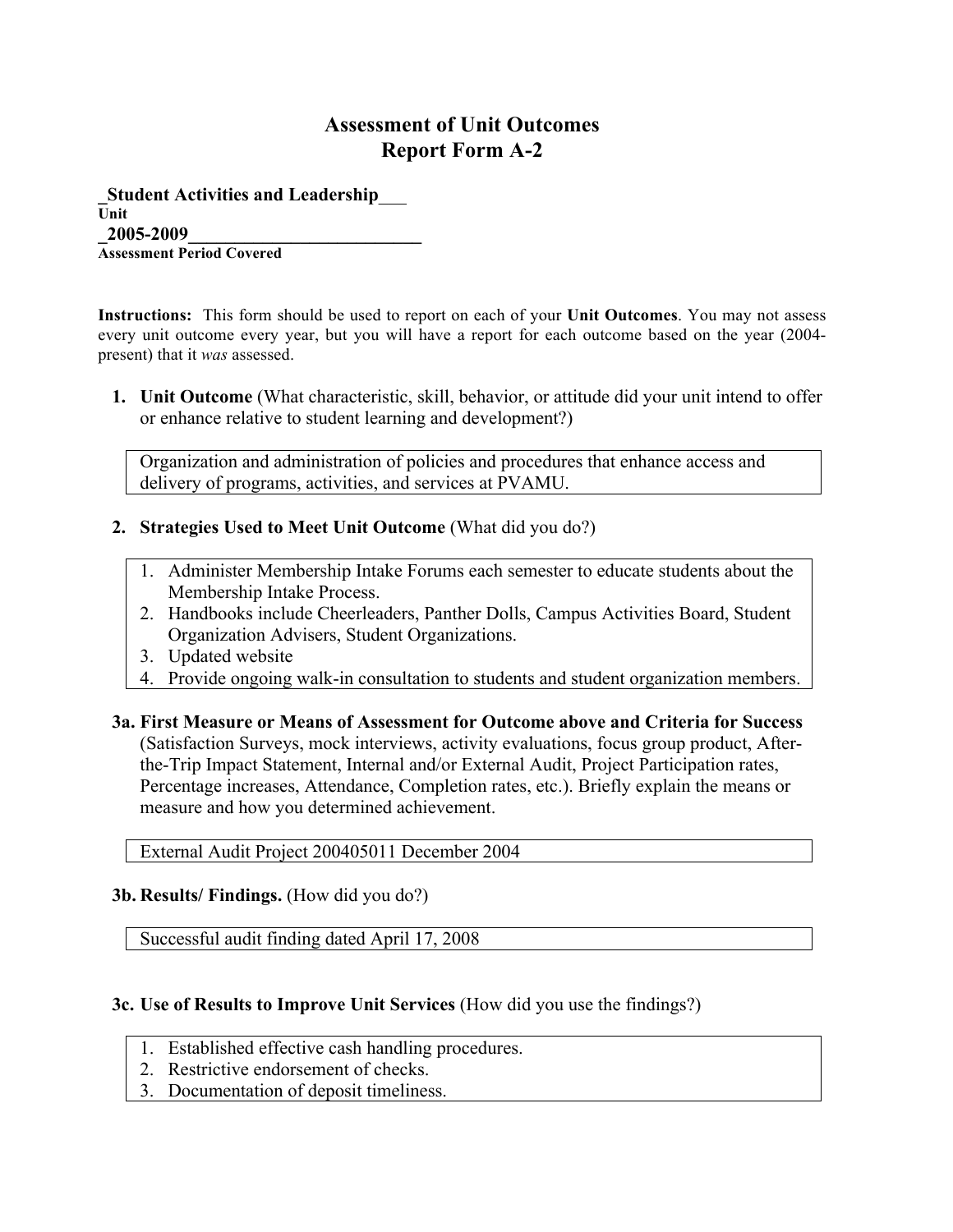- 4. Issuance of pre-numbered receipts for cash received.
- **5. Documentation** (Where is the evidence located? (e.g. Vice President's Office, Office of the Associate Provost, Director's Office, Assessment Coordinator's Office, etc.?)

Director of Student Activities and Leadership Email files; PVAMU Office of Compliance; Texas A&M System Internal Audit Office.

\* May be repeated for additional means or measures, as appropriate.

This modified sample reflects the format offered by Nichols and Nichols in *A Road Map for Improvement of Student Learning and Support Services through Assessment*, 2005.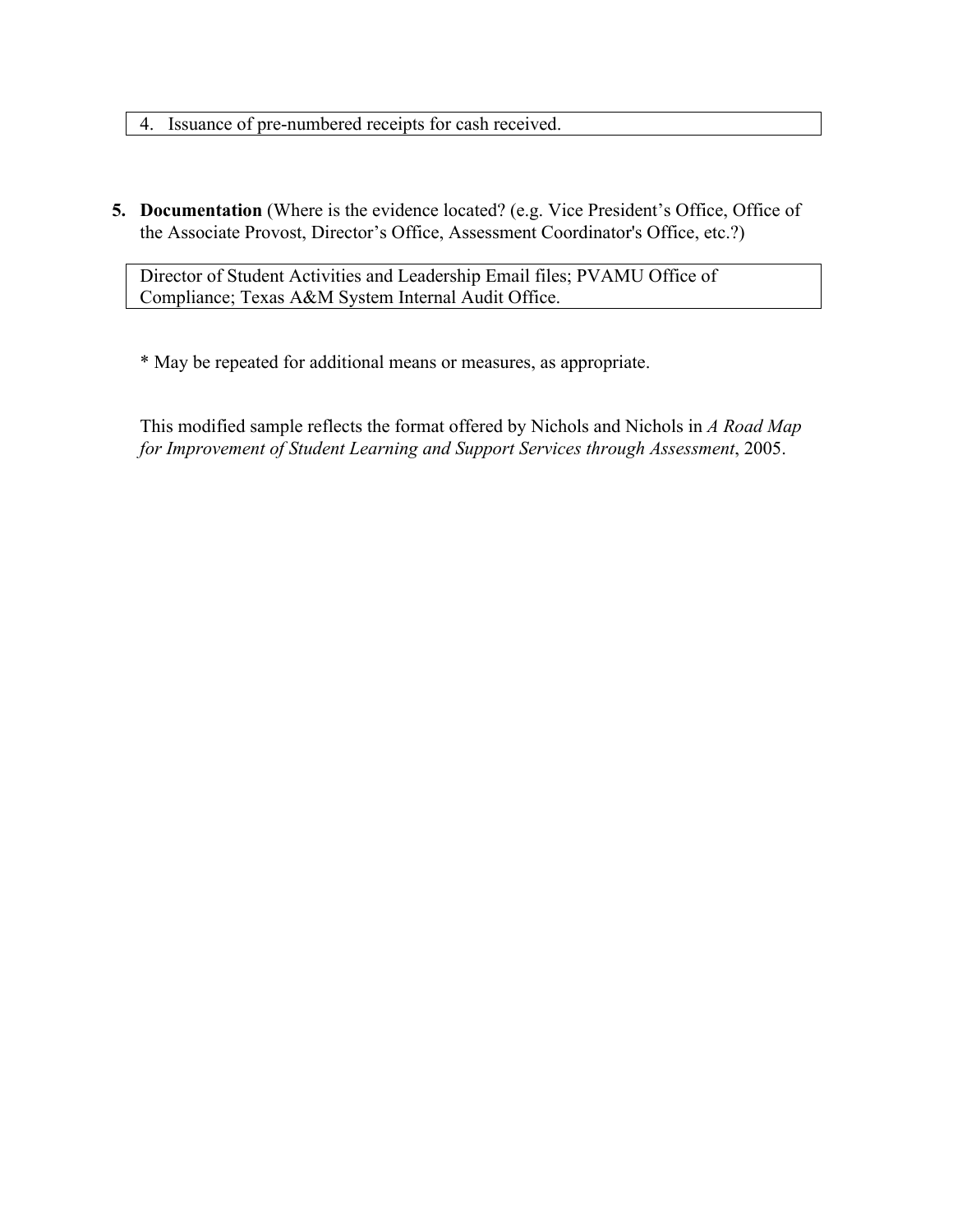## **Assessment of Unit Outcomes Report Form A-2**

**\_\_Student Activities and Leadership\_**\_\_\_ **Unit \_\_2005-2009\_\_\_\_\_\_\_\_\_\_\_\_\_\_\_\_\_\_\_\_\_\_\_\_ Assessment Period Covered**

**Instructions:** This form should be used to report on each of your **Unit Outcomes**. You may not assess every unit outcome every year, but you will have a report for each outcome based on the year (2004 present) that it *was* assessed.

**1. Unit Outcome** (What characteristic, skill, behavior, or attitude did your unit intend to offer or enhance relative to student learning and development?)

Administration of student leadership development programs and activities that encourage student intellectual growth, communication skills, social responsibility, collaboration and enhanced self-esteem.

- **2. Strategies Used to Meet Unit Outcome** (What did you do?)
	- 1. Offer a series of student development workshops during the Annual Student Leadership Institute.
	- 2. Administered assessment of selected major programs such as Homecoming, Jena 6 Civil Engagement trip, Student Leadership Institute, Presidential Inauguration Trip, Ethical Leadership Conference.
- **3a. First Measure or Means of Assessment for Outcome above and Criteria for Success** (Satisfaction Surveys, mock interviews, activity evaluations, focus group product, Afterthe-Trip Impact Statement, Internal and/or External Audit, Project Participation rates, Percentage increases, Attendance, Completion rates, etc.). Briefly explain the means or measure and how you determined achievement.

After Trip Impact Statements, surveys

### **3b. Results/ Findings.** (How did you do?)

- 1. Learning outcomes were achieved.
- 2. Impact statements written by students indicated that the Leadership Institute was perceived to be too short.